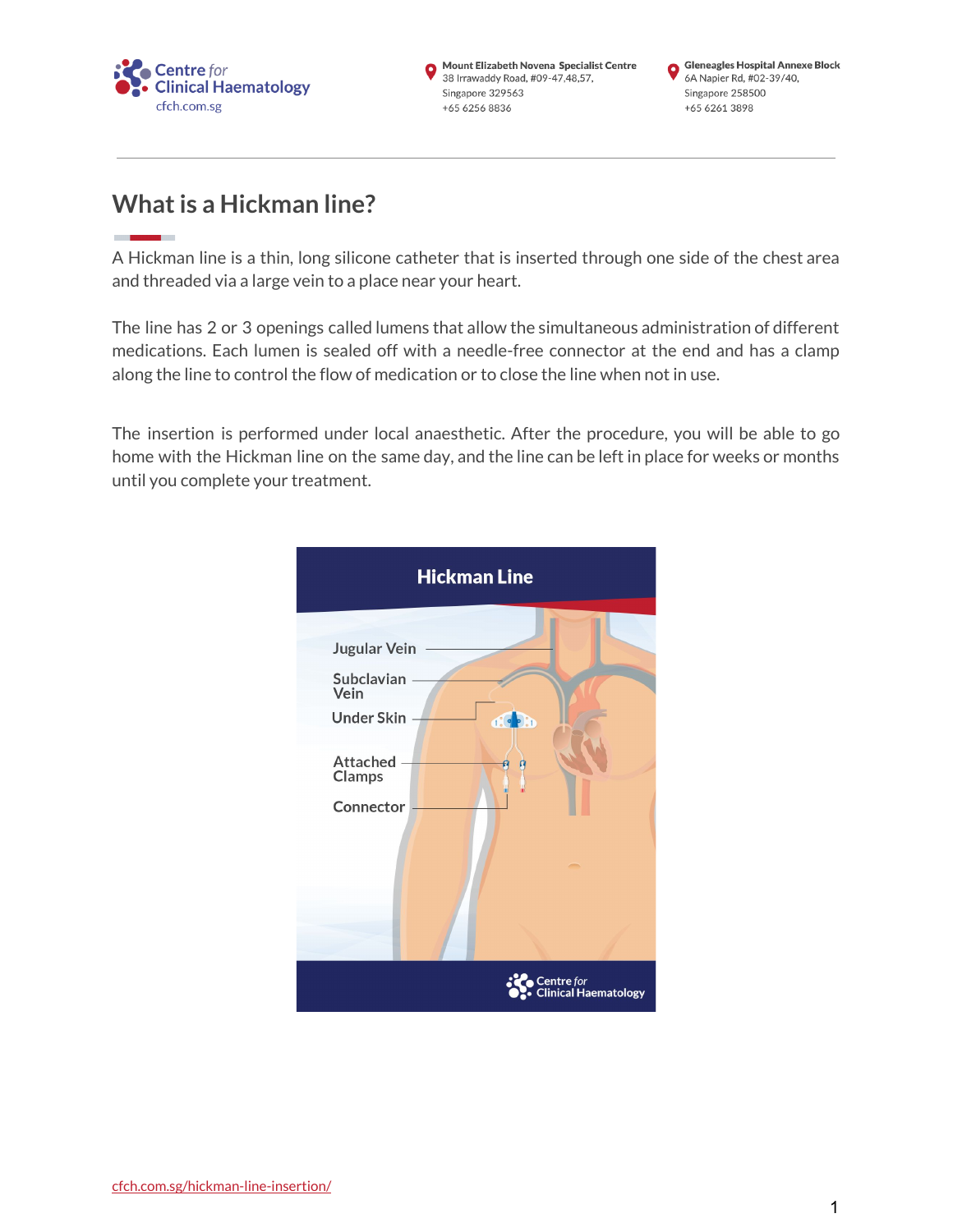## **What are the benefits of having a Hickman line?**

It is recommended for long-term treatments that require:

- Frequent administration of intravenous  $\left(\frac{1}{\sqrt{2}}\right)$  therapies such as chemotherapy.
- Frequent taking of blood samples.
- Direct administration of medicines into the central vein.

The benefits of having a Hickman line in place include:

- Reducing the discomfort, pain and damage to the veins caused by these long-term treatments.
- **●** You will not need to be injected by needles every time you have treatment or when blood samples are required.

### **What are the risks and complications of having a Hickman line?**

While a Hickman line is generally very safe, there are still potential risks and complications.

Risks during insertion:

- Discomfort or pain caused by the local anaesthetic.
- Blood infection.
- Bleeding due to accidental puncturing of an artery.
- Pain caused by accidental touching of a nerve by the needle.
- Very rarely, the lung may be punctured during the procedure.

Complications after insertion:

- Infection: Some patients may develop an infection which can be treated with antibiotics. In severe cases, the Hickman line will have to be removed.
- Blood clot (thrombosis): In rare cases, a patient can develop thrombosis. This can be treated with medication to clear the clot.
- **●** Blockage (occlusion): This is usually caused by blood in the tube when the tube is not adequately flushed through after use.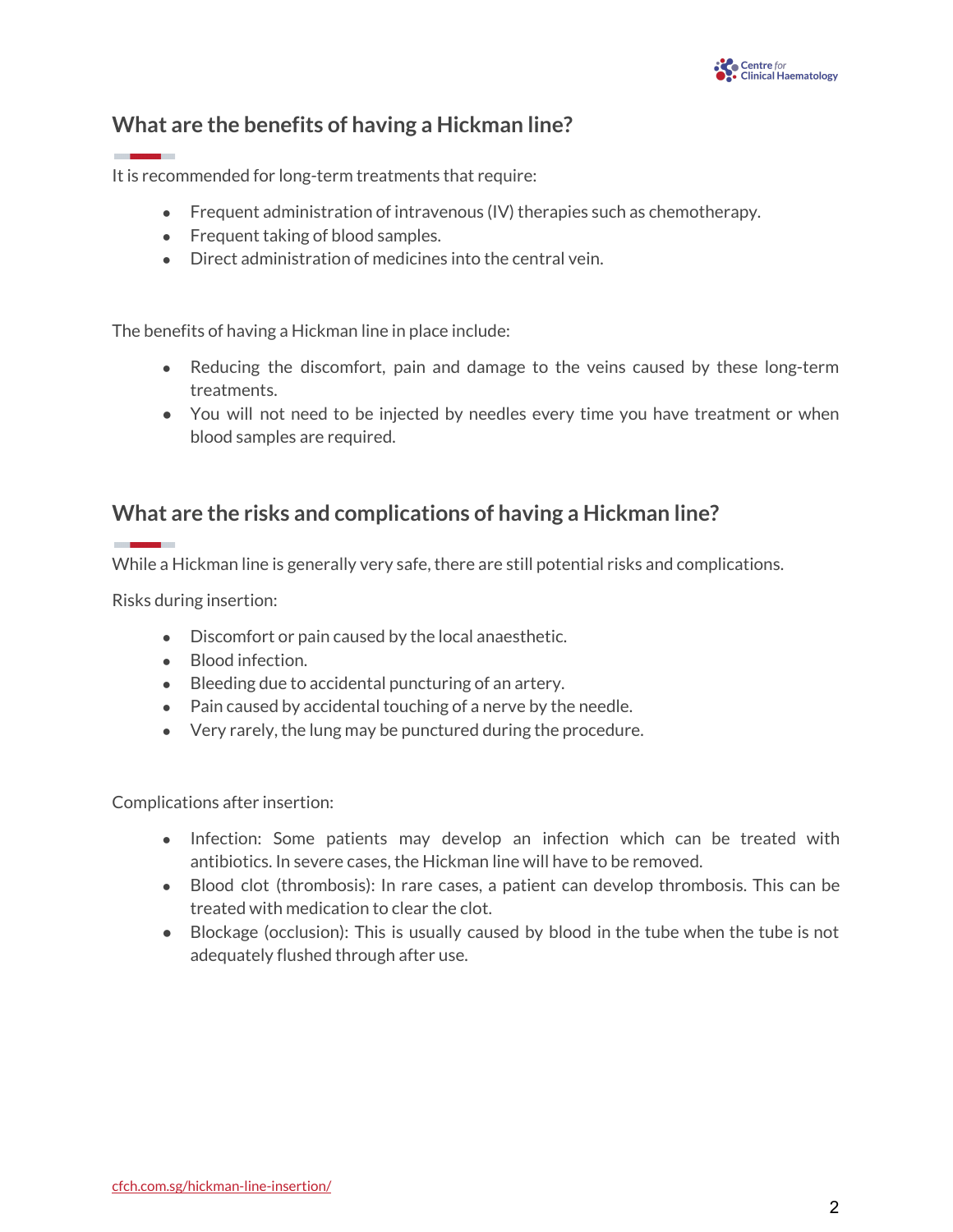## **Are there any alternatives to a Hickman line?**

The doctor will determine whether a Hickman line is the recommended device for you based on your treatment, medical condition and history. A [Port-a-cath](https://cfch.com.sg/port-a-cath/) and [Peripherally](https://cfch.com.sg/peripherally-inserted-central-catheter-picc/) Inserted Central [Catheter](https://cfch.com.sg/peripherally-inserted-central-catheter-picc/) (PICC) are alternatives.

## **How is a Hickman line inserted?**

You will be asked to lie down on your back, and the intended insertion sites will be cleaned thoroughly with antiseptic fluid to sterilise the area.

Next, a local anaesthetic is injected into the skin of the chest and collarbone area to numb the area. After that, you should only feel slight pressure, not pain during the procedure.

Once the local anaesthetic has taken effect, two incisions will be made on the skin at your collarbone area and chest area. The catheter will be inserted via the collarbone incision and threaded along a large vein to a place near your heart. This will be guided by ultrasound. The other end of the catheter will be tunnelled under the skin towards and out the second chest incision. The incisions are closed with stitches.

A chest X-ray is used to check the position of the Hickman line.

### **How do I care for my Hickman line?**

- Avoid vigorous exercises that may cause the line to fall out or soil the dressing.
- Keep the dressing clean and dry to prevent infections. While the dressings are splash-proof, care must be taken not to get them wet.
- Change the dressing and lumen caps regularly.
- Flush the Hickman line regularly. The line should be flushed frequently to prevent a blockage. .

Our dedicated team of doctors and nurses will give you detailed instructions and provide you with any assistance to help you care for your Hickman line. You can also contact the clinic anytime if you have any queries.